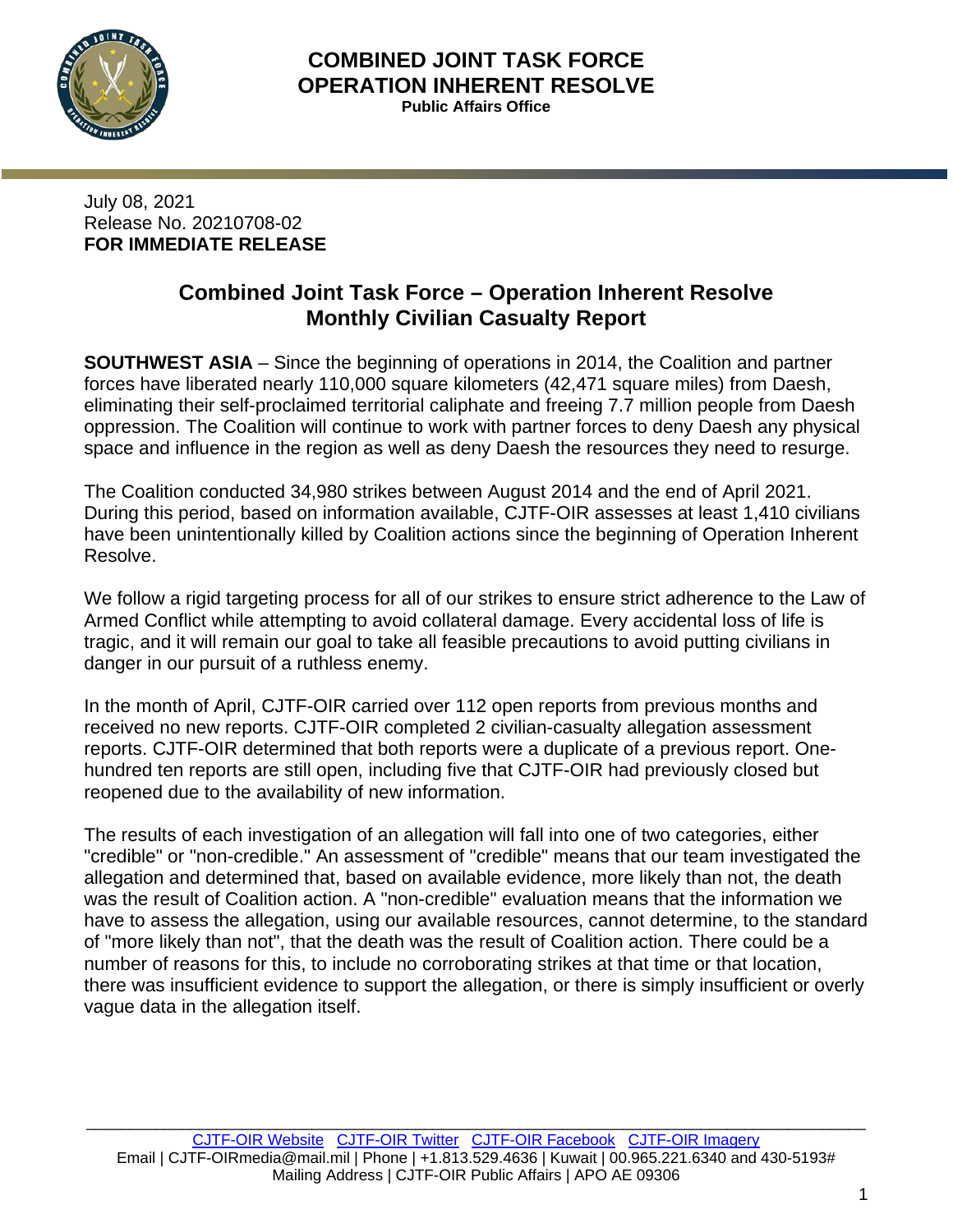

It is important to note that while the Coalition has a substantial quantity of data at its disposal to investigate every claim, we welcome any information from any source that will enable us to determine the truth. Furthermore, we routinely reopen closed investigations based on new information that might help us attain more accurate results.

**Duplicate Reports:** The following report was found to be a duplicate of previously assessed Coalition actions.

- 1. Jun. 18, 2015, near Khanez Village, Syria via Airwars report. The Coalition actions identified in this allegation are duplicates of those in allegation 2432 (Credible, 3 civilians unintentionally killed, published Mar. 31, 2019). 2797/CS081 37SEA031111
- 2. Jun. 5, 2017, near Raqqa, Syria via Airwars report. The Coalition actions identified in this allegation are duplicates of those in allegation 515 (Not Credible, published July, 2018). 3103/CS920 37SEV009765

**Open Reports:** CJTF-OIR is still assessing 110 reports of civilian casualties.

- 1. Aug. 24, 2015, near Mosul, Iraq, via Airwars report.
- 2. Aug. 29, 2015, near Raqqah, Syria, via Airwars report.
- 3. Sept. 9, 2015, near al Thawrah, Syria, via Airwars report.
- 4. Sept. 27, 2015, near Jala'a, Syria, via Airwars report.
- 5. Nov. 24, 2015, near Jarbua, Iraq, via Airwars report.
- 6. Feb. 27, 2016, near Ayn al Arus, Syria, via Airwars report.
- 7. March 12, 2016, near Abu Qalqal, Syria, via Airwars report (previously closed, but reopened due to new information).
- 8. June 8, 2016, near Mosul, Iraq, via Airwars report.
- 9. June 29, 2016, near Fallujah, Iraq, via Airwars report.
- 10.June 30, 2016, near Manbij, Syria, via Airwars report.
- 11.July 7, 2016, near Manbij, Syria, via Airwars report.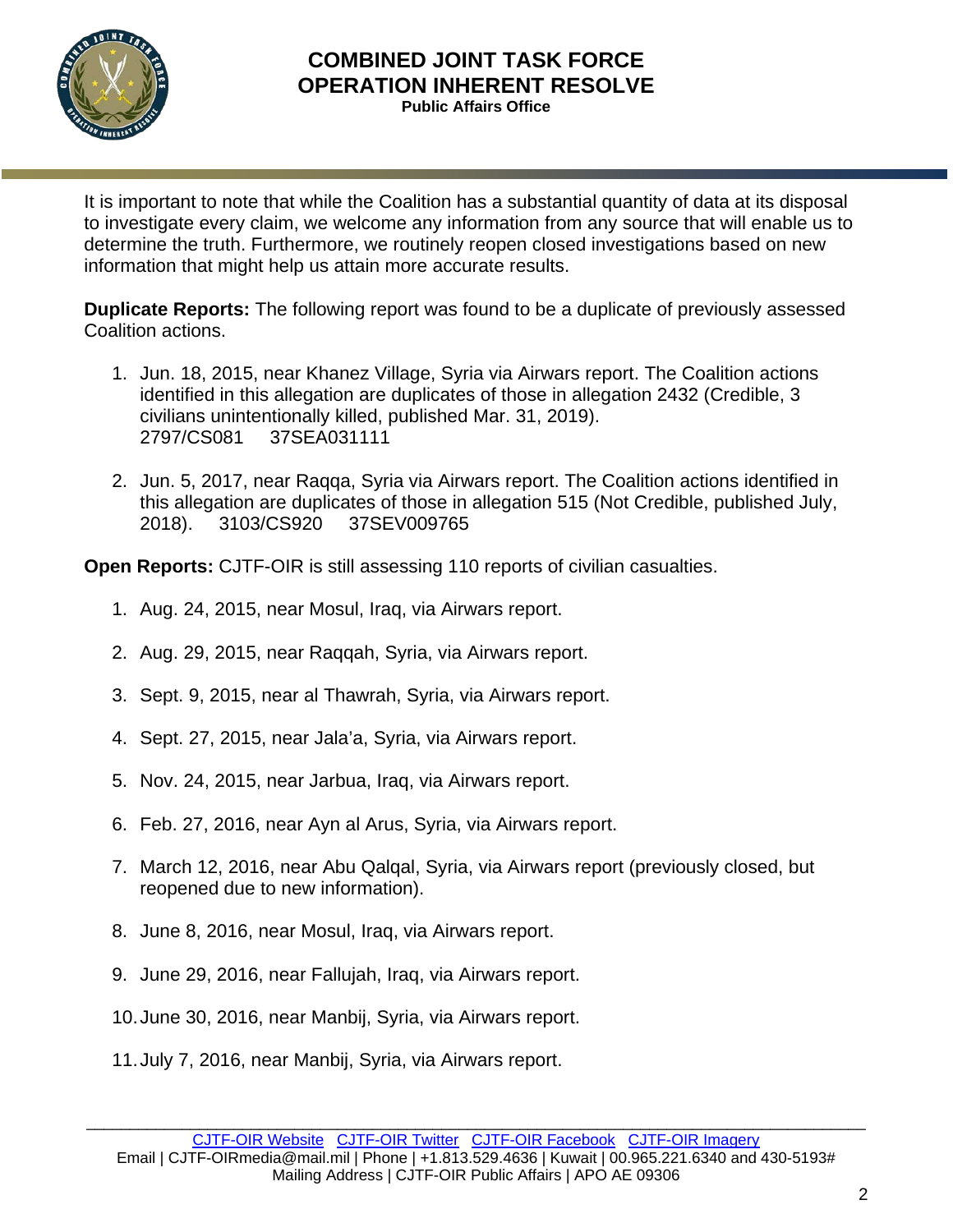

- 12.July 9, 2016, near Manbij, Syria, via Airwars report.
- 13.July 9, 2016, near Manbij, Syria, via Airwars report.
- 14.July 9, 2016, near Manbij, Syria, via Airwars report.
- 15.July 15, 2016, near Manbij, Syria, via Airwars report.
- 16.July 16, 2016, near Manbij, Syria, via Airwars report.
- 17.July 18, 2016, near Tokhar Kabir, Syria, via Airwars report.
- 18.July 18, 2016, near Haymar Labda, Syria, via Airwars report.
- 19.July 24, 2016, near Manbij, Syria, via Airwars report.
- 20.Aug. 7, 2016, near al Tanak, Syria, via Airwars report.
- 21.Sep. 13, 2016, near Shadadi, Syria, via Airwars report.
- 22.Sep. 27, 2016, near al Arima, Syria, via Airwars report.
- 23.Nov. 2, 2016, near Maraat Misrin, Syria, via Airwars report.
- 24.Nov. 2, 2016, near Kafr Takharim, Syria, via Airwars report.
- 25.Nov. 18, 2016, near Batabo, Syria, via Airwars report.
- 26.Jan. 11, 2017, near Saraqib, Syria, via Airwars report.
- 27.Jan. 15, 2017, near Zeraei, Iraq, via Airwars report.
- 28.Feb. 21, 2017, near Azri, Iraq, via Airwars report.
- 29.Mar. 4, 2017, near Mosul, Iraq, via Airwars report.
- 30.Mar. 17, 2017, near al Jadidah, Iraq, via Airwars report.
- 31.Mar. 27, 2017, near Sarmada, Syria, via Airwars report.
- 32.Apr. 10, 2017, near Yarmouk, Iraq, via Airwars report.

\_\_\_\_\_\_\_\_\_\_\_\_\_\_\_\_\_\_\_\_\_\_\_\_\_\_\_\_\_\_\_\_\_\_\_\_\_\_\_\_\_\_\_\_\_\_\_\_\_\_\_\_\_\_\_\_\_\_\_\_\_\_\_\_\_\_\_\_\_\_\_\_\_\_\_\_\_\_\_\_\_\_\_\_\_\_\_\_\_\_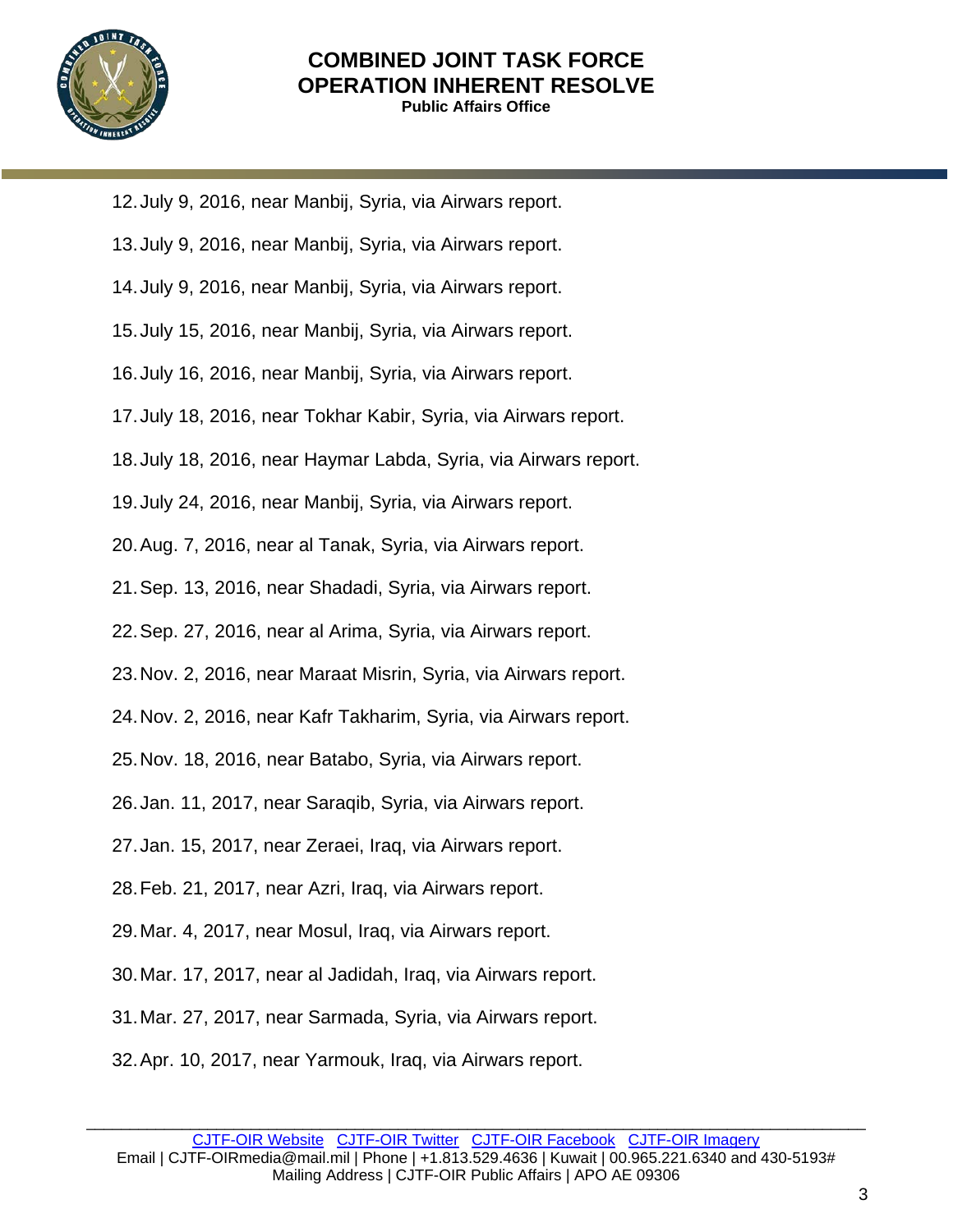

33.Apr. 28, 2017, near al Tabaqa, Syria, via Airwars report.

- 34.Jun. 7, 2017, near al Sadda road, Syria, via Airwars report.
- 35.Jun. 9, 2017, near Raqqah, Syria, via Amnesty International report.
- 36.Jun. 9, 2017, near Raqqah, Syria, via Amnesty International report.
- 37.Jun. 9, 2017, near Raqqah, Syria, via Amnesty International report.

38.Jun. 9, 2017, near Raqqah, Syria, via Amnesty International report.

39.Jun. 9, 2017, near Ar Raqqah, Syria, via Airwars report.

40.Jun. 11, 2017, near Ar Raqqah, Syria, via Airwars report.

41.Jun. 12, 2017, near Ar Raqqah, Syria, via Airwars report.

42.Jun. 13, 2017, near Raqqah, Syria, via Amnesty International report.

43.Jun. 21, 2017, near Raqqah, Syria, via Amnesty International report.

44.Jul. 4, 2017, near Tal al-Jayer, Syria, via Human Rights Watch report.

45.Jul. 13, 2017, near al Basrawo, Syria, via Airwars report.

46.Jul. 18, 2017, near Ar Raqqah, Syria, via Airwars report.

47.Aug. 1, 2017, near Raqqah, Syria, via Amnesty International report.

48.Aug. 10, 2017, near Raqqah, Syria, via Amnesty International report.

49.Aug. 14, 2017, near Raqqah, Syria, via Amnesty International report.

- 50.Aug. 15, 2017, near Raqqah, Syria, via Amnesty International report.
- 51.Aug. 16, 2017, near Raqqah, Syria, via Amnesty International report.

52.Aug. 16, 2017, near Raqqah, Syria, via Amnesty International report.

53.Aug. 19, 2017, near al-Helo, Syria, via Human Rights Watch.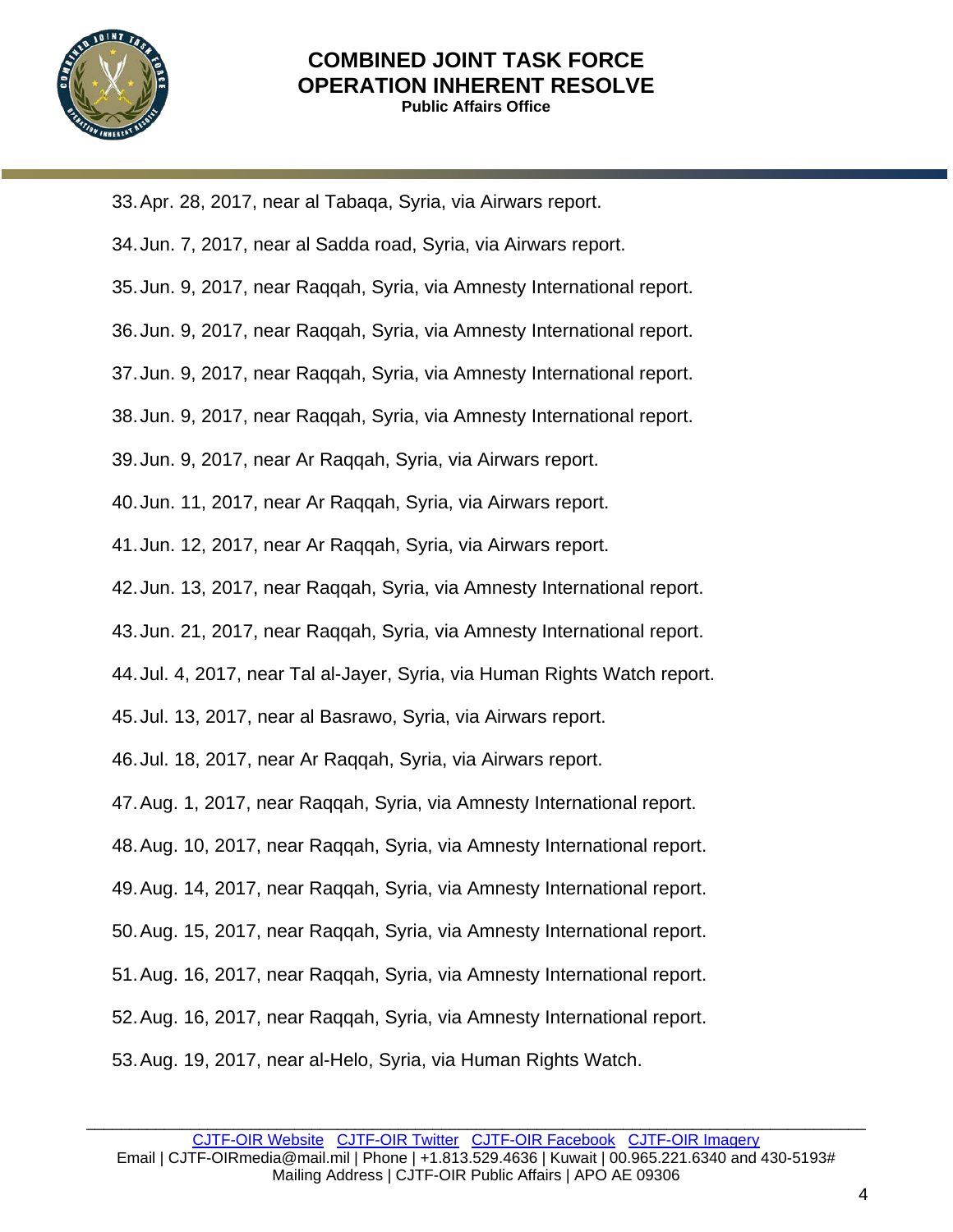

|  |  | 54. Aug. 22, 2017, near Raqqah, Syria, via Airwars report. |  |  |
|--|--|------------------------------------------------------------|--|--|
|  |  |                                                            |  |  |

- 55.Sept. 5, 2017, near Raqqah, Syria, via Amnesty International report.
- 56.Sept. 9, 2017, near Abu Kamal, Syria, via Amnesty International report.
- 57.Sept. 10, 2017, near Raqqah, Syria, via Amnesty International report.
- 58.Sept. 23, 2017, near Raqqah, Syria, via Amnesty International report.
- 59.Sept. 25, 2017, near Raqqah, Syria, via Amnesty International report.
- 60.Sept. 27, 2017, near Raqqah, Syria, via Amnesty International report.
- 61.Oct. 3, 2017, near Raqqah, Syria, via Amnesty International report.
- 62.Oct. 3, 2017, near Raqqah, Syria, via Amnesty International report.
- 63.Oct. 8, 2017, near Raqqah, Syria, via Amnesty International report.
- 64.Oct. 10, 2017, near Deir Ez Zor, Syria via self-report.
- 65.Oct. 17, 2017, near Raqqah, Syria, via Airwars report.
- 66.Nov. 26, 2017, near Daranj, Syria, via Airwars report.
- 67.Nov. 28, 2017, near El Qata, Syria, via self-report.
- 68.Dec. 5, 2017, near al-Jarthi, Syria, via Airwars report.
- 69.Dec. 22, 2017, near Hajin, Syria, via Airwars report.
- 70.Feb. 6, 2018, near al Shafaa, Syria, via self-report.
- 71.May 27, 2018, near al Soussa, Syria, via Airwars report.
- 72.June 4, 2018, near al Helo, Syria, via Human Rights Watch.
- 73.Aug. 6, 2018, near al Soussa, Syria, via Airwars report.
- 74.Aug. 7, 2018, near al Soussa, Syria, via Airwars report.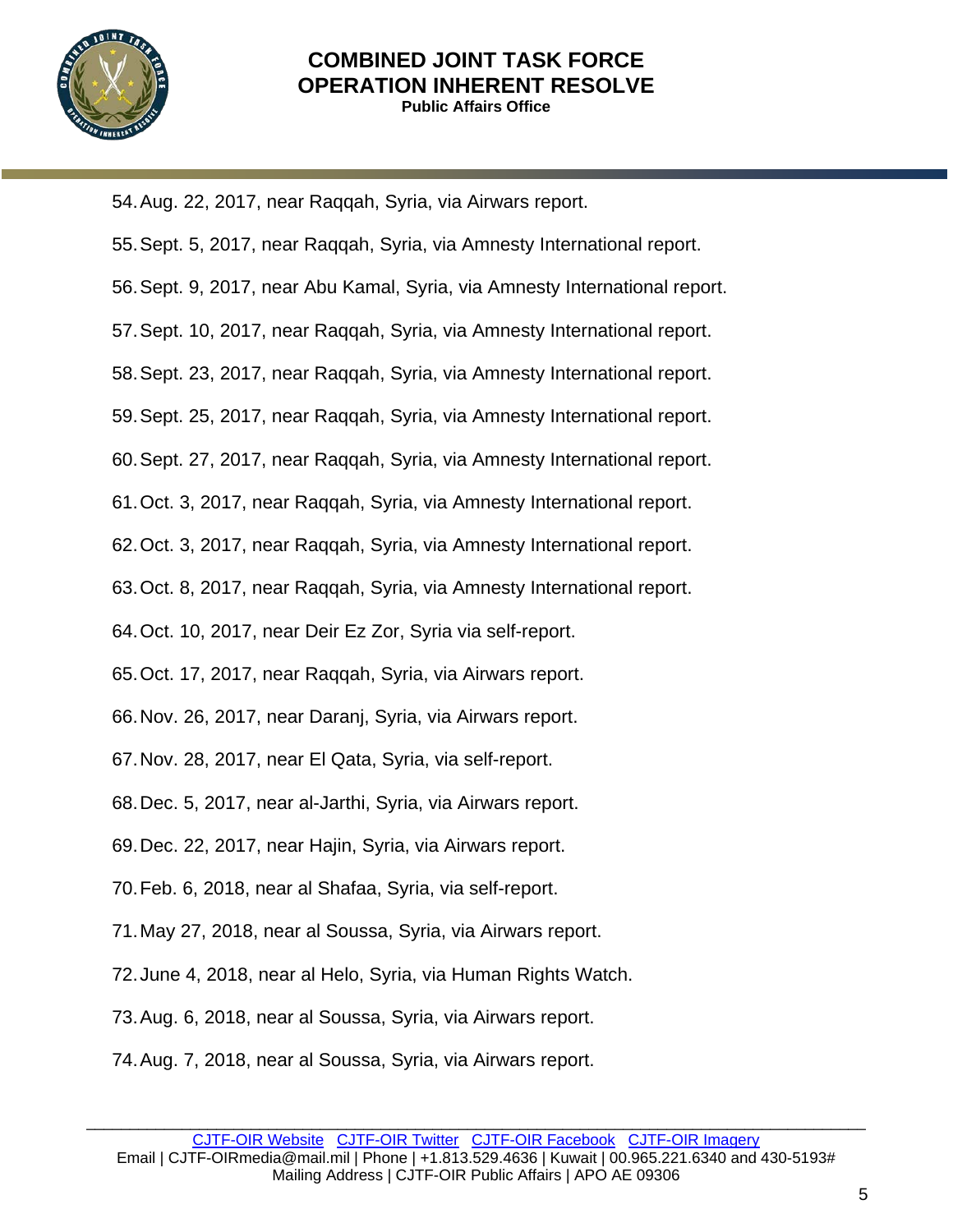

75.Sept. 12, 2018, near al Bagouz Fawqani, Syria, via Airwars report.

- 76.Sept. 13, 2018, near al Bagouz Fawqani, Syria, via Airwars report.
- 77.Oct. 3, 2018, near al Soussa, Syria, via Airwars report.
- 78.Oct. 22, 2018, near al Soussa, Syria, via Airwars report.
- 79.Oct. 27, 2018, near al Shaafa, Syria, via Airwars report.

80.Oct. 30, 2018, near al Shaafa, Syria, via Airwars report.

81.Nov. 3, 2018, near al Shaafa, Syria, via Airwars report.

- 82.Nov. 10, 2018, near Hajin, Syria, via Airwars report.
- 83.Nov. 11, 2018, near al Shaafa, Syria, via Airwars report.
- 84.Nov. 15, 2018, near al Soussa, Syria, via Airwars report.
- 85.Nov. 24, 2018, near Hajin, Syria, via Airwars report.
- 86.Nov. 25, 2018, near al Kashmah, Syria, via Airwars report.
- 87.Dec. 10, 2018, near al Kashmah, Syria, via social media report.
- 88.Dec. 20, 2018, near al Shaafa, Syria, via Airwars report.
- 89.Jan. 3, 2019, near al Shafaa, Syria, via social media report (previously closed, but reopened due to new information).
- 90.Jan. 9, 2019, near al Soussa, Syria, via Airwars report.
- 91.Jan. 10, 2019, near al Shajlah, Syria, via self-report.
- 92.Jan. 10, 2019, near al Soussa, Syria, via Airwars report.
- 93.Jan. 25, 2019, near al Baghouz, Syria, via Airwars report.
- 94.Jan. 29, 2019, near al Baghouz, Syria, via Airwars report.
- 95.Feb. 7, 2019, near al Shahil, Syria, via Airwars report.